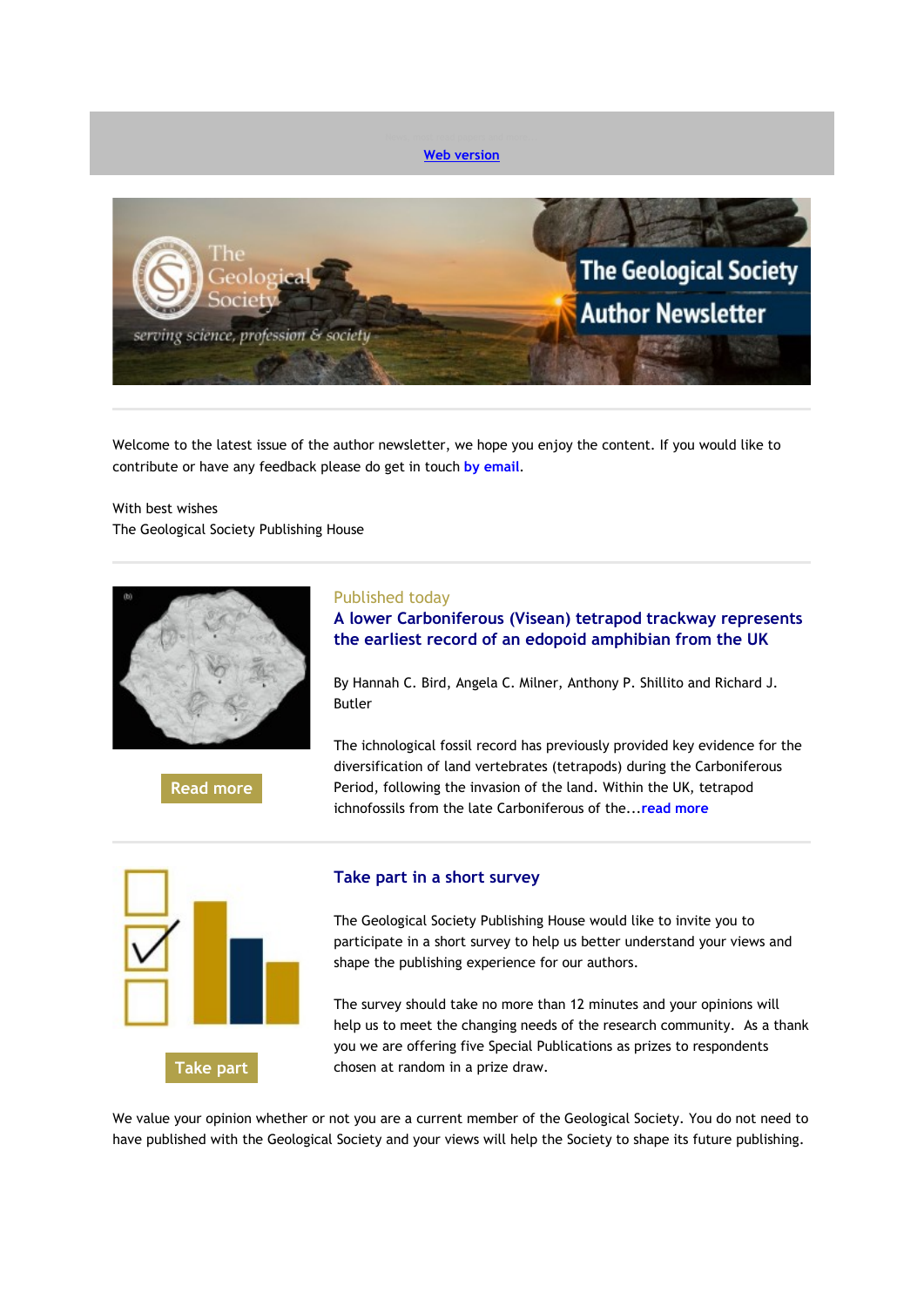If you wish to be entered in to the prize draw for a Special Publication of your choice simply provide your contact details at the end of the survey.



### Deadline Approaching

**Call for papers for** *Quarterly Journal of Engineering Geology and Hydrogeology*

The deadline is approaching if you would like to submit your paper to the 'Ground models in engineering geology and hydrogeology' in the Q*uarterly Journal of Engineering Geology and Hydrogeology* (QJEGH). Please submit by 31 January 2020.

More info can be found **[here](https://eur01.safelinks.protection.outlook.com/?url=http%3A%2F%2Fgeologicalsociety.msgfocus.com%2Fc%2F13SE1b86ET4Qt3d6DkfM&data=02%7C01%7Clucy.pullen%40geolsoc.org.uk%7Cc7df0363e92b4791e41308d79454d20e%7C8793af0570194bd4bcbe1895301e92f9%7C0%7C0%7C637140964337295781&sdata=hq5T1IoE7ZFgsGvGVcqj2IeU9CUxT7eGBt1sh5jV1j4%3D&reserved=0)**



**[Read more](https://eur01.safelinks.protection.outlook.com/?url=http%3A%2F%2Fgeologicalsociety.msgfocus.com%2Fc%2F13SE4hkAb14Oiy0J6ds0&data=02%7C01%7Clucy.pullen%40geolsoc.org.uk%7Cc7df0363e92b4791e41308d79454d20e%7C8793af0570194bd4bcbe1895301e92f9%7C0%7C0%7C637140964337305773&sdata=%2BOLQec1kc3rQ4v4ojNJWl%2BQyAUejBVRss7s9T2FAshQ%3D&reserved=0)**

#### **Top Tips from the Production Team**

#### Data and software references – everything you need to know

When you write a paper for one of our books or journals, we encourage you to refer to underlying or relevant datasets or software, citing them in the text and including them as a full reference in the References section of your paper. You should always consider data and software to be citable products of your research. As a signatory to COPDESS' **[statement of commitment](https://eur01.safelinks.protection.outlook.com/?url=http%3A%2F%2Fgeologicalsociety.msgfocus.com%2Fc%2F13SE5PqOW54NdipxkF37&data=02%7C01%7Clucy.pullen%40geolsoc.org.uk%7Cc7df0363e92b4791e41308d79454d20e%7C8793af0570194bd4bcbe1895301e92f9%7C0%7C0%7C637140964337305773&sdata=WGVDHKeCZKjcHFDOQ%2FQ4tCDaBgBesL3WmtJ2GYUkyvg%3D&reserved=0)** and a society devoted to advancing the geosciences, the Geological Society of London also encourages you to make your own data available and archived in an appropriate publicly accessible repository. We can link to these data in the paper and can archive them for you in our Figshare portal as 'Supplementary material' if you haven't already deposited your data in a community-approved repository. Check out our data policy **[here](https://eur01.safelinks.protection.outlook.com/?url=http%3A%2F%2Fgeologicalsociety.msgfocus.com%2Fc%2F13SE7nx3H94M82Olz6Ee&data=02%7C01%7Clucy.pullen%40geolsoc.org.uk%7Cc7df0363e92b4791e41308d79454d20e%7C8793af0570194bd4bcbe1895301e92f9%7C0%7C0%7C637140964337305773&sdata=OqoRisoWKHmIR3BOwsIQCpAVEHe7luXWgR2kEMeoeGw%3D&reserved=0)** for further information on suitable repositories...**[continue reading](https://eur01.safelinks.protection.outlook.com/?url=http%3A%2F%2Fgeologicalsociety.msgfocus.com%2Fc%2F13SE8VDisd4L2Nd9Nyfl&data=02%7C01%7Clucy.pullen%40geolsoc.org.uk%7Cc7df0363e92b4791e41308d79454d20e%7C8793af0570194bd4bcbe1895301e92f9%7C0%7C0%7C637140964337315766&sdata=qq60f7YpVy9ct%2BFjE6RttZCabtwYZYqrMN2SCvOvuEI%3D&reserved=0)**

The production team



### **AGU 2019**

Attending AGU? Come and meet us!

The Geological Society of London has **booth #713** in the exhibition hall. Please pop by to browse our publications and talk to Bethan Phillips and Maggie Simmons – we are keen to receive any feedback, suggestions or ideas.

**Heartiest congratulations to the authors of the most read papers in November 2019 in the Lyell Collection**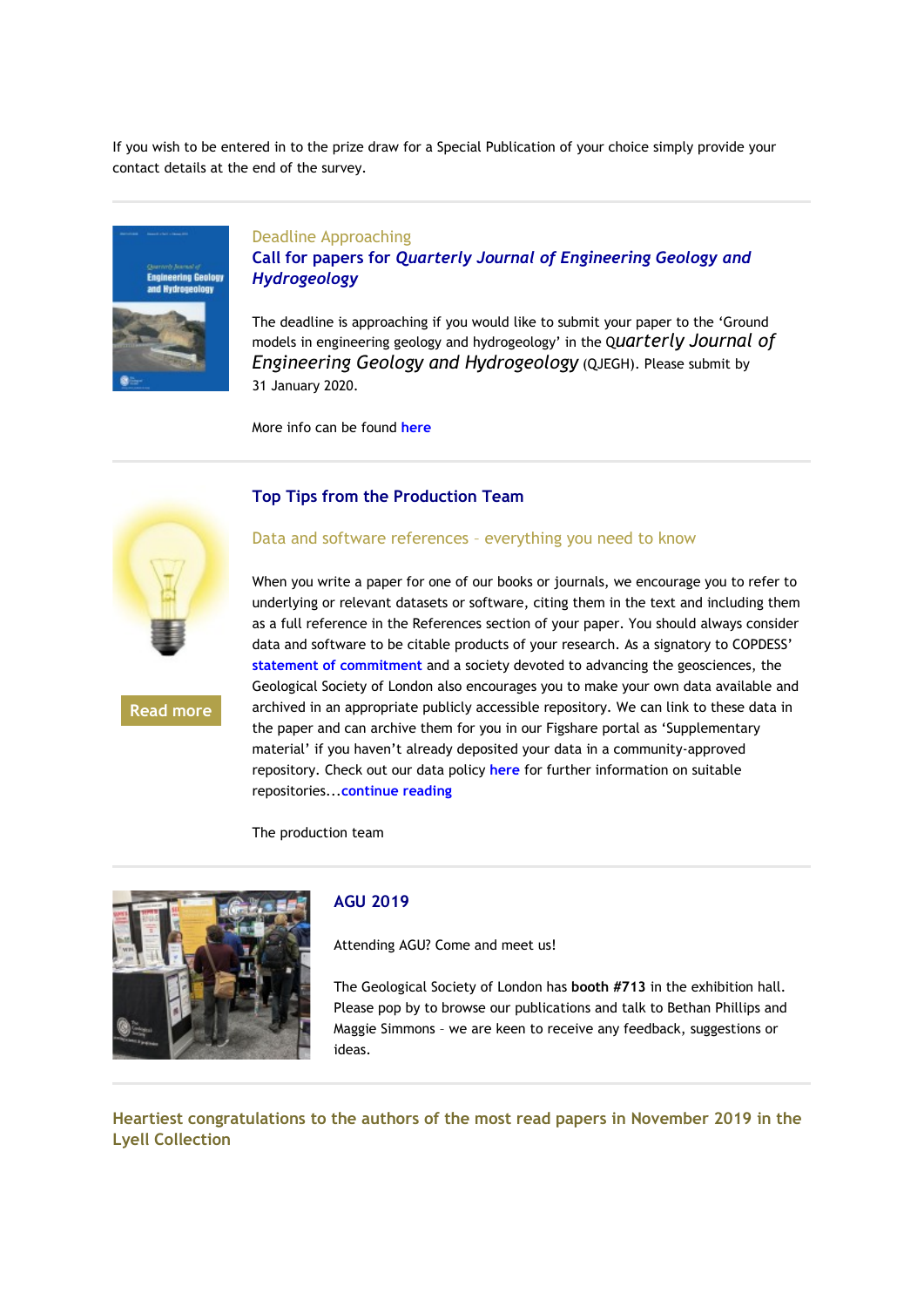

## **Journal of the Geological Society**

**[The Mesoproterozoic Stac Fada proximal ejecta blanket, NW Scotland: constraints on](https://eur01.safelinks.protection.outlook.com/?url=http%3A%2F%2Fgeologicalsociety.msgfocus.com%2Fc%2F13SEc1PLYl4ISi0Mgrrz&data=02%7C01%7Clucy.pullen%40geolsoc.org.uk%7Cc7df0363e92b4791e41308d79454d20e%7C8793af0570194bd4bcbe1895301e92f9%7C0%7C0%7C637140964337325760&sdata=byh5f%2BlKVXAxjFcDFAaFjzvY1QqiZXJGEZ5NCOdu6QQ%3D&reserved=0)  [crater location from field observations, anisotropy of magnetic susceptibility,](https://eur01.safelinks.protection.outlook.com/?url=http%3A%2F%2Fgeologicalsociety.msgfocus.com%2Fc%2F13SEc1PLYl4ISi0Mgrrz&data=02%7C01%7Clucy.pullen%40geolsoc.org.uk%7Cc7df0363e92b4791e41308d79454d20e%7C8793af0570194bd4bcbe1895301e92f9%7C0%7C0%7C637140964337325760&sdata=byh5f%2BlKVXAxjFcDFAaFjzvY1QqiZXJGEZ5NCOdu6QQ%3D&reserved=0)  [petrography, and geochemistry](https://eur01.safelinks.protection.outlook.com/?url=http%3A%2F%2Fgeologicalsociety.msgfocus.com%2Fc%2F13SEc1PLYl4ISi0Mgrrz&data=02%7C01%7Clucy.pullen%40geolsoc.org.uk%7Cc7df0363e92b4791e41308d79454d20e%7C8793af0570194bd4bcbe1895301e92f9%7C0%7C0%7C637140964337325760&sdata=byh5f%2BlKVXAxjFcDFAaFjzvY1QqiZXJGEZ5NCOdu6QQ%3D&reserved=0)**

By Kenneth Amor, Stephen P. Hesselbo, Don Porcelli, Adam Price, Naomi Saunders, Martin Sykes, Jennifer Stevanović and Conal MacNiocaill

Read 1,463 times



**[Heavy hydrocarbon fate and transport in the environment](https://eur01.safelinks.protection.outlook.com/?url=http%3A%2F%2Fgeologicalsociety.msgfocus.com%2Fc%2F13SEgG8ufx4FCxdcXMeU&data=02%7C01%7Clucy.pullen%40geolsoc.org.uk%7Cc7df0363e92b4791e41308d79454d20e%7C8793af0570194bd4bcbe1895301e92f9%7C0%7C0%7C637140964337335758&sdata=%2F3W0gq%2BNDpDC%2FfTZDSNbmMcH0SkG%2BSjpTWWwyHH5C%2Fg%3D&reserved=0)**

**Quarterly Journal of Engineering Geology and Hydrogeology**

By David M. Brown, Matthijs Bonte, Richard Gill, James Dawick and Peter J. Boogard

Read 1,055 times



# **Petroleum Geoscience: the international journal of geoenergy and applied earth science**

#### **[Geoscience and decarbonization: current status and future directions](https://eur01.safelinks.protection.outlook.com/?url=http%3A%2F%2Fgeologicalsociety.msgfocus.com%2Fc%2F13SEjMkXLF4Ds20PqFr8&data=02%7C01%7Clucy.pullen%40geolsoc.org.uk%7Cc7df0363e92b4791e41308d79454d20e%7C8793af0570194bd4bcbe1895301e92f9%7C0%7C0%7C637140964337345757&sdata=Ro0pQrCLOM10ka5af6SgbXMgipoQnuMvNtZanr2cOuQ%3D&reserved=0)**

By Michael H. Stephenson, Philip Ringrose, Sebastian Geiger, Michael Bridden and David Schofield

Read 978 times



# **Geochemistry: Exploration, Environment, Analysis**

**[State-of-the-art analysis of geochemical data for mineral exploration](https://eur01.safelinks.protection.outlook.com/?url=http%3A%2F%2Fgeologicalsociety.msgfocus.com%2Fc%2F13SEmSxrhN4BhwOrTyDm&data=02%7C01%7Clucy.pullen%40geolsoc.org.uk%7Cc7df0363e92b4791e41308d79454d20e%7C8793af0570194bd4bcbe1895301e92f9%7C0%7C0%7C637140964337345757&sdata=lr1q8GsZ8sShUlAl7xDeYb9oaFNfM6sxG%2Fpom%2BLs22Q%3D&reserved=0)**

By E.C. Grunsky and P. de Caritat

Read 900 times



### **Scottish Journal of Geology**



**Information for the fight for the Publisher Corp.** 

**[New theropod dinosaur teeth from the Middle Jurassic of the Isle of Skye, Scotland](https://eur01.safelinks.protection.outlook.com/?url=http%3A%2F%2Fgeologicalsociety.msgfocus.com%2Fc%2F13SEpYJUNV4z71C4mrPA&data=02%7C01%7Clucy.pullen%40geolsoc.org.uk%7Cc7df0363e92b4791e41308d79454d20e%7C8793af0570194bd4bcbe1895301e92f9%7C0%7C0%7C637140964337355745&sdata=nAe6H%2BAd4rrdGX02btnyjrwRhA3nLBdAgyJgDCb%2FdPQ%3D&reserved=0)**

By Chloe M. E. Young, Christophe Hendrickx, Thomas J. Challands, Davide Foffa, Dugald A. Ross, Ian B. Butler and Stephen L. Brusatte

Read 154 times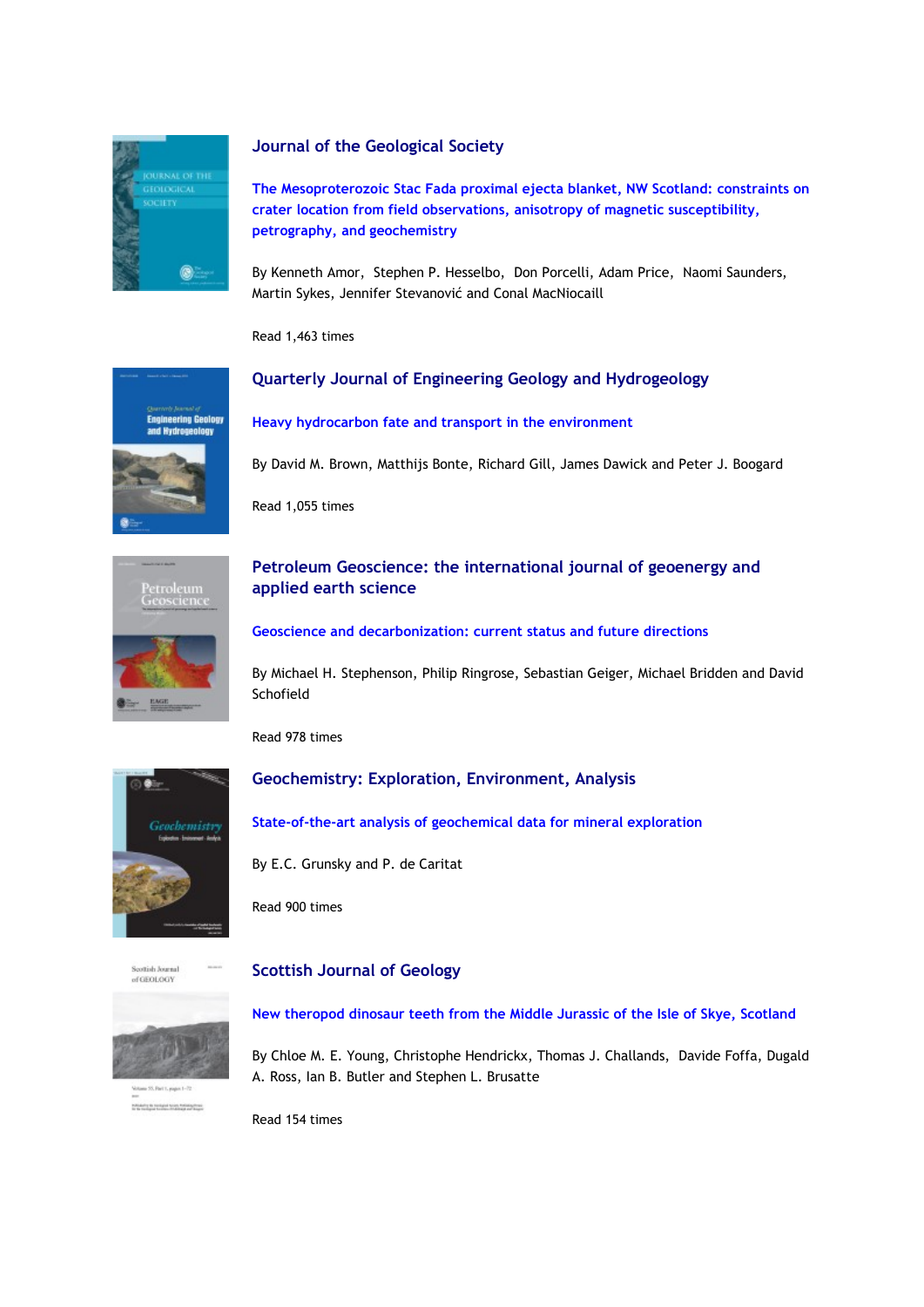

## **Proceedings of the Yorkshire Geological Society**

**[Age of the Acadian deformation and Devonian granites in Northern England: a review](https://eur01.safelinks.protection.outlook.com/?url=http%3A%2F%2Fgeologicalsociety.msgfocus.com%2Fc%2F13SEt4Wok34wWwpGPl1O&data=02%7C01%7Clucy.pullen%40geolsoc.org.uk%7Cc7df0363e92b4791e41308d79454d20e%7C8793af0570194bd4bcbe1895301e92f9%7C0%7C0%7C637140964337365740&sdata=P1dJq5ClpfnnlDX4O8aH%2FnVP76Bitw89ztPy8xrQJ94%3D&reserved=0)**

By Nigel H. Woodcock, N. Jack Soper and Andrew J. Miles

Read 1,442 times

**Special Publications**



**[Himalayan earthquakes: a review of historical seismicity and early 21st century slip](https://eur01.safelinks.protection.outlook.com/?url=http%3A%2F%2Fgeologicalsociety.msgfocus.com%2Fc%2F13SExJf6Bf4tGLC7wFP9&data=02%7C01%7Clucy.pullen%40geolsoc.org.uk%7Cc7df0363e92b4791e41308d79454d20e%7C8793af0570194bd4bcbe1895301e92f9%7C0%7C0%7C637140964337375732&sdata=SaTP7llsXW4%2BdpSZKn6EUwYmgCiWti43Mp9qosi%2BRJY%3D&reserved=0)  [potential](https://eur01.safelinks.protection.outlook.com/?url=http%3A%2F%2Fgeologicalsociety.msgfocus.com%2Fc%2F13SExJf6Bf4tGLC7wFP9&data=02%7C01%7Clucy.pullen%40geolsoc.org.uk%7Cc7df0363e92b4791e41308d79454d20e%7C8793af0570194bd4bcbe1895301e92f9%7C0%7C0%7C637140964337375732&sdata=SaTP7llsXW4%2BdpSZKn6EUwYmgCiWti43Mp9qosi%2BRJY%3D&reserved=0)**

By Roger Bilham

Read 3,062 times

Read 1,065 times



**Memoirs [Active tectonics of Myanmar and the Andaman Sea](https://eur01.safelinks.protection.outlook.com/?url=http%3A%2F%2Fgeologicalsociety.msgfocus.com%2Fc%2F13SEAPrA7n4rwgpJZz1n&data=02%7C01%7Clucy.pullen%40geolsoc.org.uk%7Cc7df0363e92b4791e41308d79454d20e%7C8793af0570194bd4bcbe1895301e92f9%7C0%7C0%7C637140964337385729&sdata=b3LcUoBKqHMAp3BSv74O7T4wgFyMzN261X9PDXze%2B8E%3D&reserved=0)** By R. A. Sloan, J. R. Elliott, M. P. Searle and C. K. Morley

# **Who does what at the Publishing House**

**Journal of the Geological Society**: **[Contact Patricia Pantos](mailto:jgs@geolsoc.org.uk) Quarterly Journal of Engineering Geology and Hydrogeology[:](https://eur01.safelinks.protection.outlook.com/?url=http%3A%2F%2Fgeologicalsociety.msgfocus.com%2Fc%2F13SECnxOSr4qr0Oye0Cu&data=02%7C01%7Clucy.pullen%40geolsoc.org.uk%7Cc7df0363e92b4791e41308d79454d20e%7C8793af0570194bd4bcbe1895301e92f9%7C0%7C0%7C637140964337385729&sdata=TV1f2ePSo7GxqobMPJK8JxQIzkK0qoUd1D9KnQjRSLs%3D&reserved=0) [Contact Helen Floyd-Walker](https://eur01.safelinks.protection.outlook.com/?url=http%3A%2F%2Fgeologicalsociety.msgfocus.com%2Fc%2F13SECnxOSr4qr0Oye0Cu&data=02%7C01%7Clucy.pullen%40geolsoc.org.uk%7Cc7df0363e92b4791e41308d79454d20e%7C8793af0570194bd4bcbe1895301e92f9%7C0%7C0%7C637140964337385729&sdata=TV1f2ePSo7GxqobMPJK8JxQIzkK0qoUd1D9KnQjRSLs%3D&reserved=0) Petroleum Geoscience: [Contact Lucy Bell](mailto:pg@geolsoc.org.uk)**

**Geochemistry: Exploration, Environment, Analysis: [Contact Lucy Bell](mailto:geea@geolsoc.org.uk) Proceedings of the Yorkshire Geological Society: [Contact Lucy Bell](mailto:pygs@geolsoc.org.uk)**

**Scottish Journal of Geology: [Contact Patricia Pantos](mailto:sjg@geolsoc.org.uk) Special Publications and memoirs:** To propose a book: **[contact Maggie Simmons](mailto:maggie.simmons@geolsoc.org.uk)** and **[Bethan Phillips](mailto:bethan.phillips@geolsoc.org.uk)**. For queries related to production contact **[Jo Armstrong](mailto:jo.armstrong@geolsoc.org.uk)**, **[Samuel Lickiss](mailto:samuel.lickiss@geolsoc.org.uk)**. **For book submission queries: [Contact](mailto:EditorialOffice@geolsoc.org.uk)  [Tamzin Anderson](mailto:EditorialOffice@geolsoc.org.uk)**.

For anything else email **[hello@geolsoc.org.uk](mailto:hello@geolsoc.org.uk)**